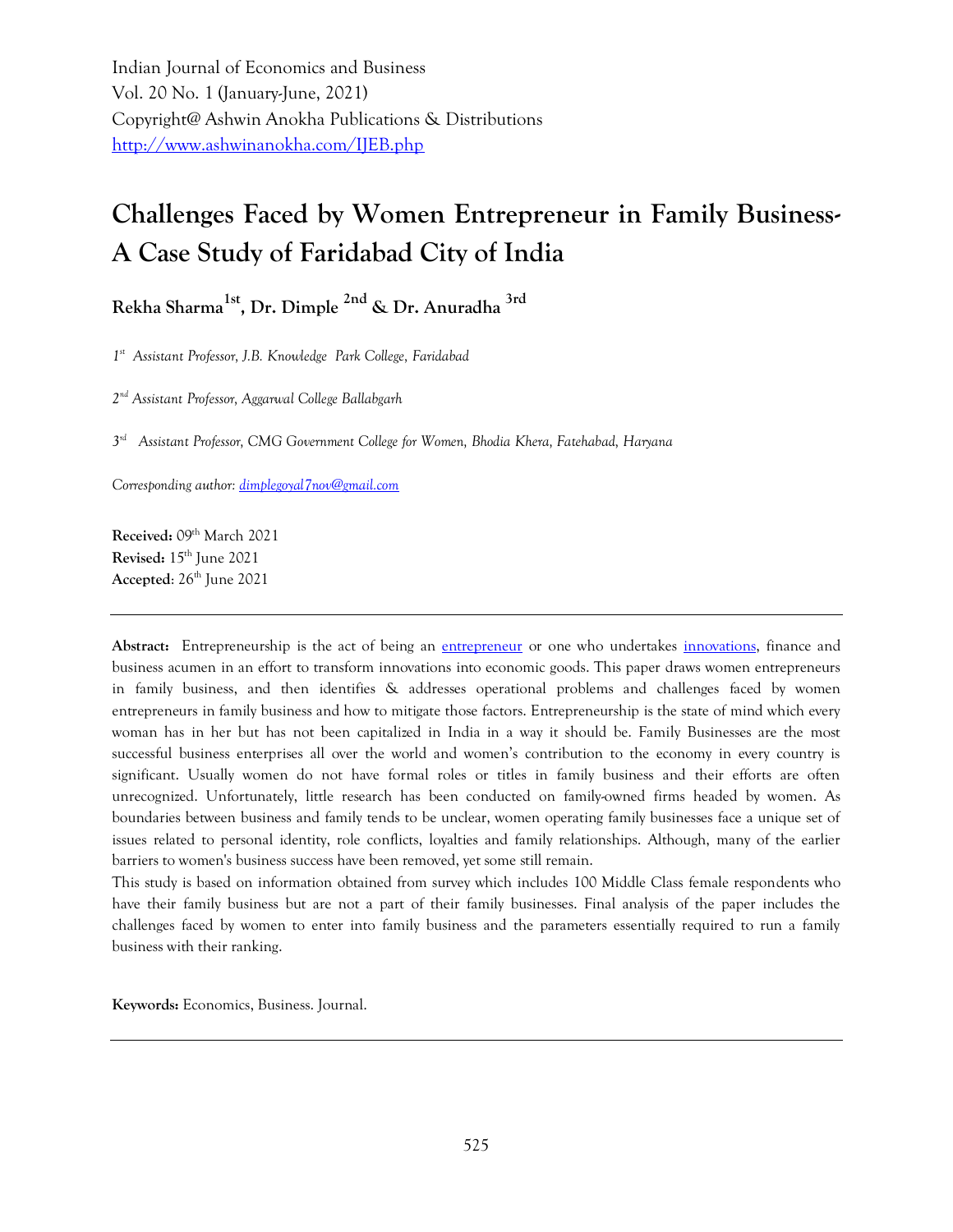## **1. Introduction**

Family managed business employs half the world's workforce and generate well over half the world's GDP. In the U.S. 24 million family businesses employ 62 percent of the workforce and account for 64 percent of the GDP. In India it is estimated that 95% of the registered firms are family businesses. Moreover it is also estimated that presently women entrepreneurs comprise about 10% of the total entrepreneurs in India. It is also clear that this percentage is growing every year. If prevailing trends continue, it is not unlikely that in another five years, women will comprise 20% of the entrepreneurial force in India. As a part of this economic and social development it is clear that the role of women entrepreneurs is important. Like other family members women may also choose to work in family business but, women who choose to work in the family business often hear double messages: "*Dedicate yourself fully to the business, but give the family children"; "Be independent and behave like a businessman, but be dependent, take care of the family and be a mother"; "Don't take the business home, but let's talk shop tonight"*. Role conflicts can be particularly acute.

Women in family business are a valuable, but mostly unrecognized and underutilized resource. When we appreciate and value the skills women possess and acknowledge them as different- not better or worse- than the skills men have, we can then apply this to our work as business consultants to enhance the effect of our strategies toward change in family business and moreover there is no doubt that worldwide most family businesses are built on the support and sacrifice of mothers, wives, grandmothers, sisters, and daughters. Women are inseparable part of society and stands nowhere behind men in her skills. But our male dominating society considers that, women should sit back at home rather entering into business especially when it comes to their daughters, wives or even mothers.

Barriers to women's entry into management exist across the globe, and in some areas of the world it is worse than in others. This can be mostly seen in south-East countries like Saudi Arabia, India, Afghanistan, Nepal etc. Despite recent progress in most countries, women's advancement in the business arena is very slow. Women face great restrictions and challenges to join family business such that, men by words or otherwise depress women capabilities for which they are forced to sit at home and not to interfere in the business affairs. Women are considered delicate, less challenging and emotionally fool, for which they are kept away from business and if taken into business then are offered non-challenging and less risky jobs with lower pay scales. In family firms, women have traditionally played many subtle roles: spouse, parent, in-law, family leader. Women are expected to move from the parental hearth to the husband's home and have very little opportunity to play any role in the company. This attitude of family made women to believe that they are ill-suited for leadership roles. But now this situation appears to have changed with the advancement of women education, exposure, growing role of government in women empowerment, etc. This made women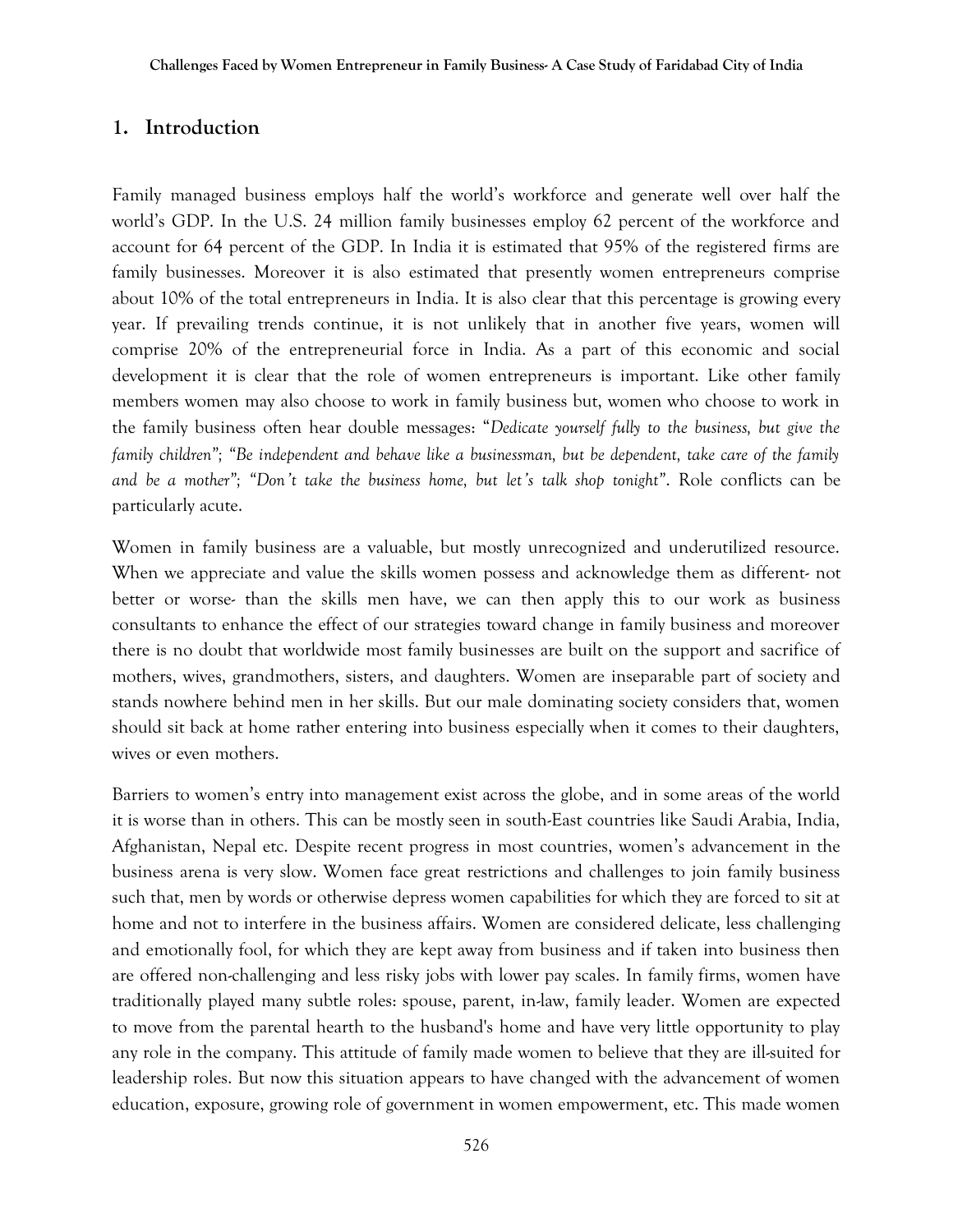aware about their rights and responsibilities. Moreover, awaked families and society towards the positive impact that, women could make in business at particular and in economy in general.

## **Literature Review**

Holmquist (1997) points out that empirical studies of women entrepreneurs and the development of theories about women entrepreneurs is a neglected subject in descriptive & perspective research work. Baker et al. (1997) stated that surveys with focus on women entrepreneur still account for only 6-8 percent of international research into entrepreneurship. Brush (1992) concluded from the review of existing research that women's business leadership cannot be understood using traditional (male oriented) framework of business analysis.

A number of authors in the area of entrepreneurship theory have argued that there is a need to 'feminize" the research on entrepreneurship (Moore,1990; Hurley, 1991; Stevenson, 1990; Fischer et al., 1993), since much is still not understood about the ways women contribute to entrepreneurship and the problems they face. As a result of lack of knowledge of women's contribution to entrepreneurship, public policies and programs to assist women to own and run their own businesses are likely to be misdirected.

Darrene, Harpel and Mayer, (2008) performed a study on finding the relationship between elements of human capital and self employment among women. The study showed that self employed women differ on most human capital variable as compared to the salary and wage earning women. The study also revealed the fact that the education attainment level is faster for self employed women than that for other working women. The percentage of occupancy of managerial job is found to be comparatively higher in case of self employed women as compared to other working women. However, the main difference lies in occupational and industry experience. The percentage of population running their family business is lower for self employed women as compared to self employed men.

Lall & Sahai, (2008), conduct a comparative assessment of multi-dimensional issues & challenges of women entrepreneurship, & family business. The study suggested that though, there has been considerable growth in number of women opting to work in family owned business but they still have lower status and face more operational challenges in running business.

Self determination, expectation for recognition, self esteem and career goal are the key drivers for taking up entrepreneurship by women (Moore & Buttner, 1997). Sometimes, women chose such career path for discovering their inner potential, caliber in order to achieve self satisfaction. It can also provide a mean to make best use of their leisure hours. However, dismal economic conditions of the women arising out of unemployment in the family and divorce can compel women into entrepreneurial activities.

The entrepreneurial process is same for men and women. However, in practice most of the upcoming women entrepreneurs face problems that are of different dimensions and magnitudes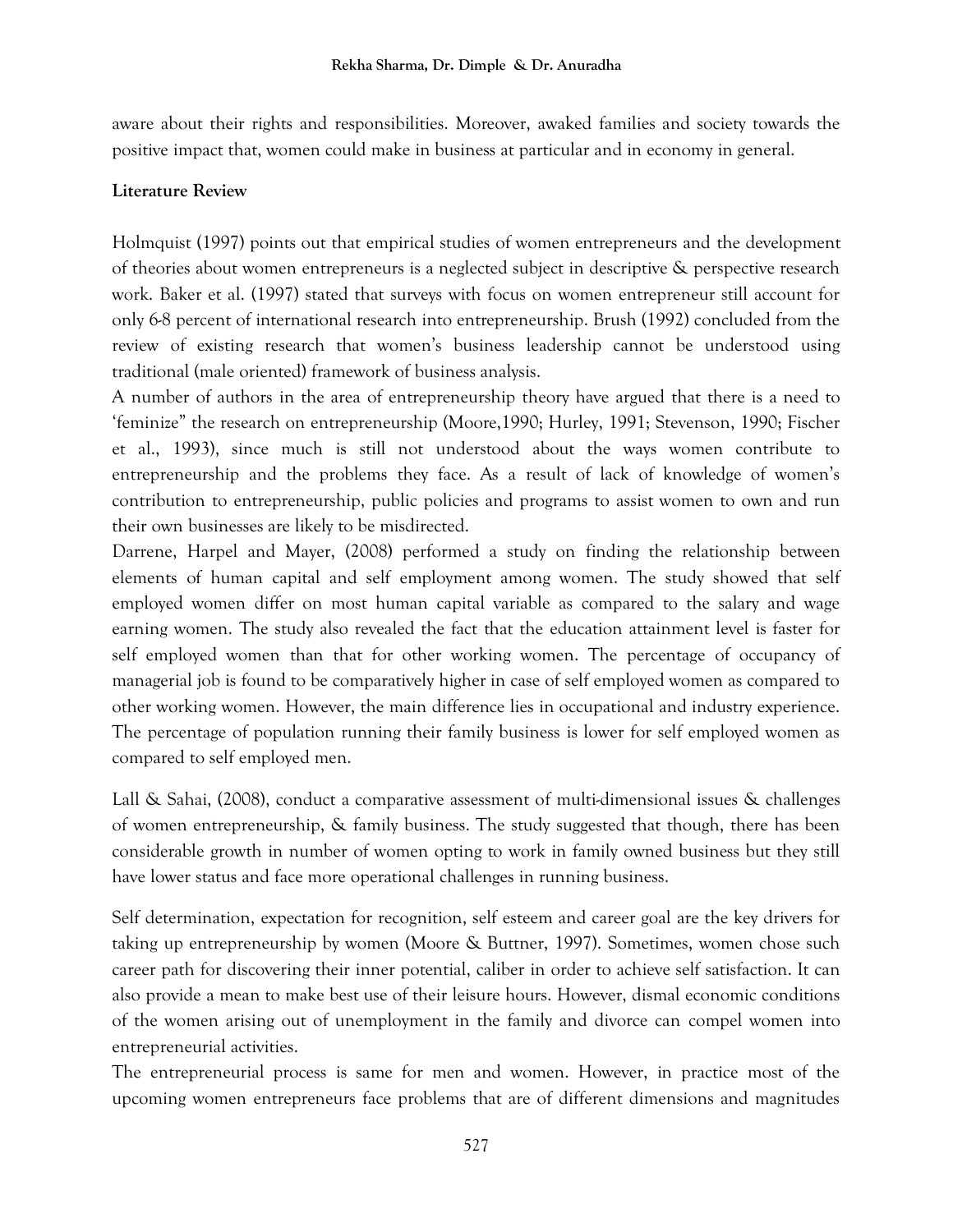#### **Challenges Faced by Women Entrepreneur in Family Business- A Case Study of Faridabad City of India**

than that faced by their male counterparts. These problems, generally, prevent these women entrepreneurs from realizing their potential as entrepreneurs. The major hurdles that the women face during starting and running a company generally come from financing and balancing of life. The balancing of life is caused due to lack of family support for the women. The other hindering external factors include gender discrimination, inaccessibility to information, training opportunities, infrastructure etc. Some internal factors like risk aversion by women, lack of confidence, lack of vision of strategic leader etc. can also create obstacles for the women entrepreneurship development.

#### **Statement of the problem**

This research is intended to conduct a comparative assess multi-dimensional issues and challenges related to women entrepreneurs in family business analysis of the status of women and men entrepreneurs in family business. The various variables that have been investigated in this research are demographic variables (age, marital status, education of self, parents and spouse, number of children), psychographic variable (self-esteem of women entrepreneurs have been assessed to understand the self concept of women entrepreneurs), the degree of commitment of women entrepreneurs towards their business (entrepreneurial intensity), entrepreneurial challenges in running the business and finally the future plans of women entrepreneurs for expansion.



#### **Need of the study**

In today's scenario women is walking hand to hand with the men and is being considered equivalent to men in all respects. Women employment is also at increase, but still there is low rate of women's participation in the family business. Women face great problems and restrictions to join or work in the family business, especially in northern region of India where people give more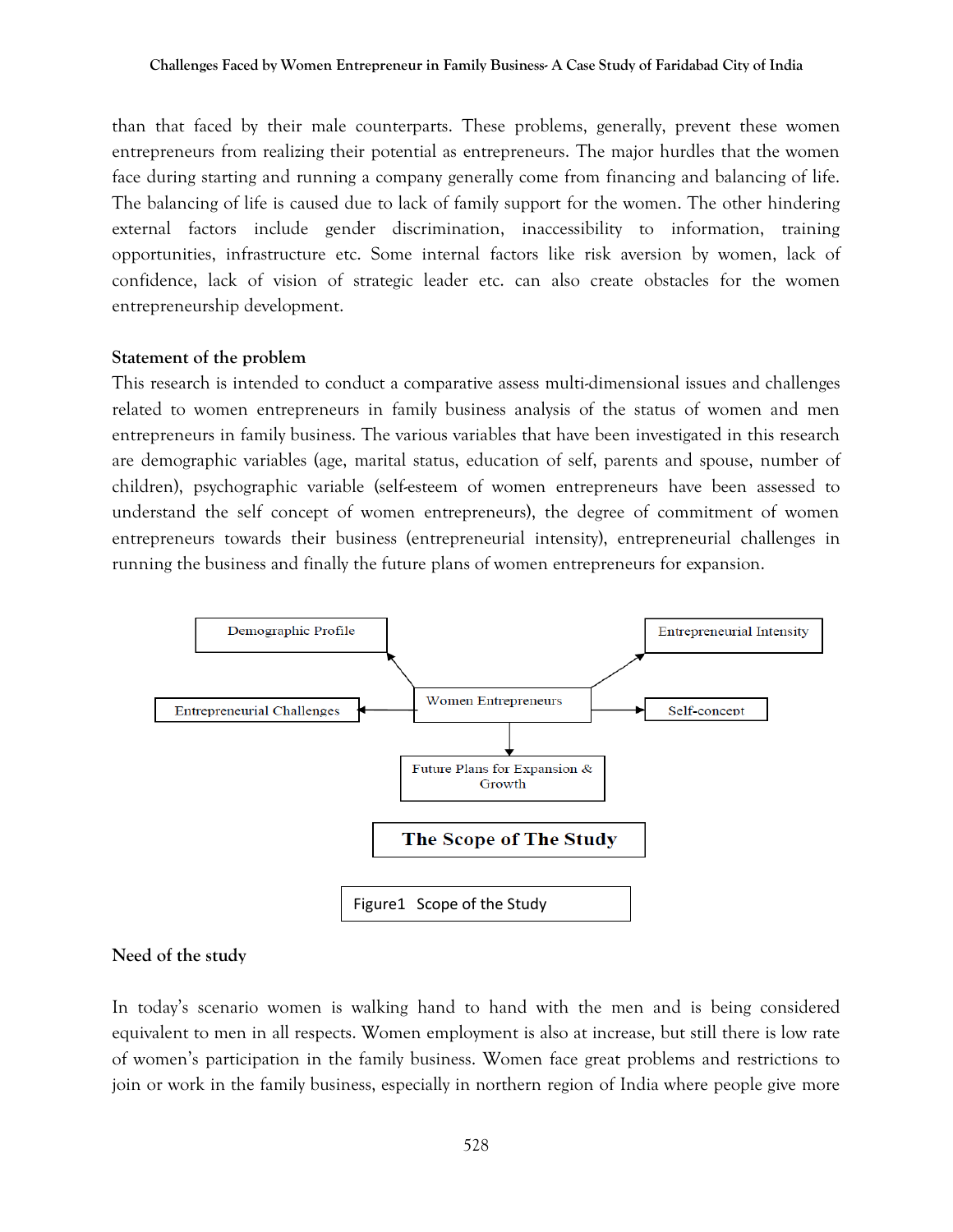importance to societal factors. These factors lead to be an obstacle or hurdle in the enhancement of women participation and growth in the family business. Women are traditionally being considered responsible for domestic issues and taking care of their family, for which professional career take a second place for them. Due to these obstacle women participation is at a decrease in the family business. So this paper reveals the factors restricting women, to enter into her family business.

## **The Objectives of the study are**

- a) To analyze the challenges faced by women in pursing her family business.
- b) To identify the ways to mitigate those challenges.
- c) Identifying the parameters essentially required in running a family business with their rankings.
- d) To make an evaluation of people's opinion about women entrepreneurship

## **Research Methodology**

The sample data was collected from women who were working, housewives or those having their family businesses at Faridabad, a city in the Northern India. Convenient Sampling was used to collect the data from the women. The sample size used to conduct the research work comprises **100 female respondents** who were working, housewives or those having their family businesses. This study is primarily based on primary data. Data was collected with the help of structured questionnaire as primary source. The respondents were interviewed by using questionnaire at their homes/offices. This method is the most appropriate method to get the information as by visiting the respondents it is possible to have the appropriate knowledge about the conditions of the respondents. And the secondary data was also collected by way of library research (articles, journals, dissertations books, accessed database, etc.) for literature review. The Research design chosen for this research is exploratory and descriptive research design. After thoroughly considering the problem and the research objectives the researchers selected a two stage research design in stage one exploratory research design was used followed by stage two in which descriptive research design was used. The results have been presented in the tabular and graphical forms at suitable places.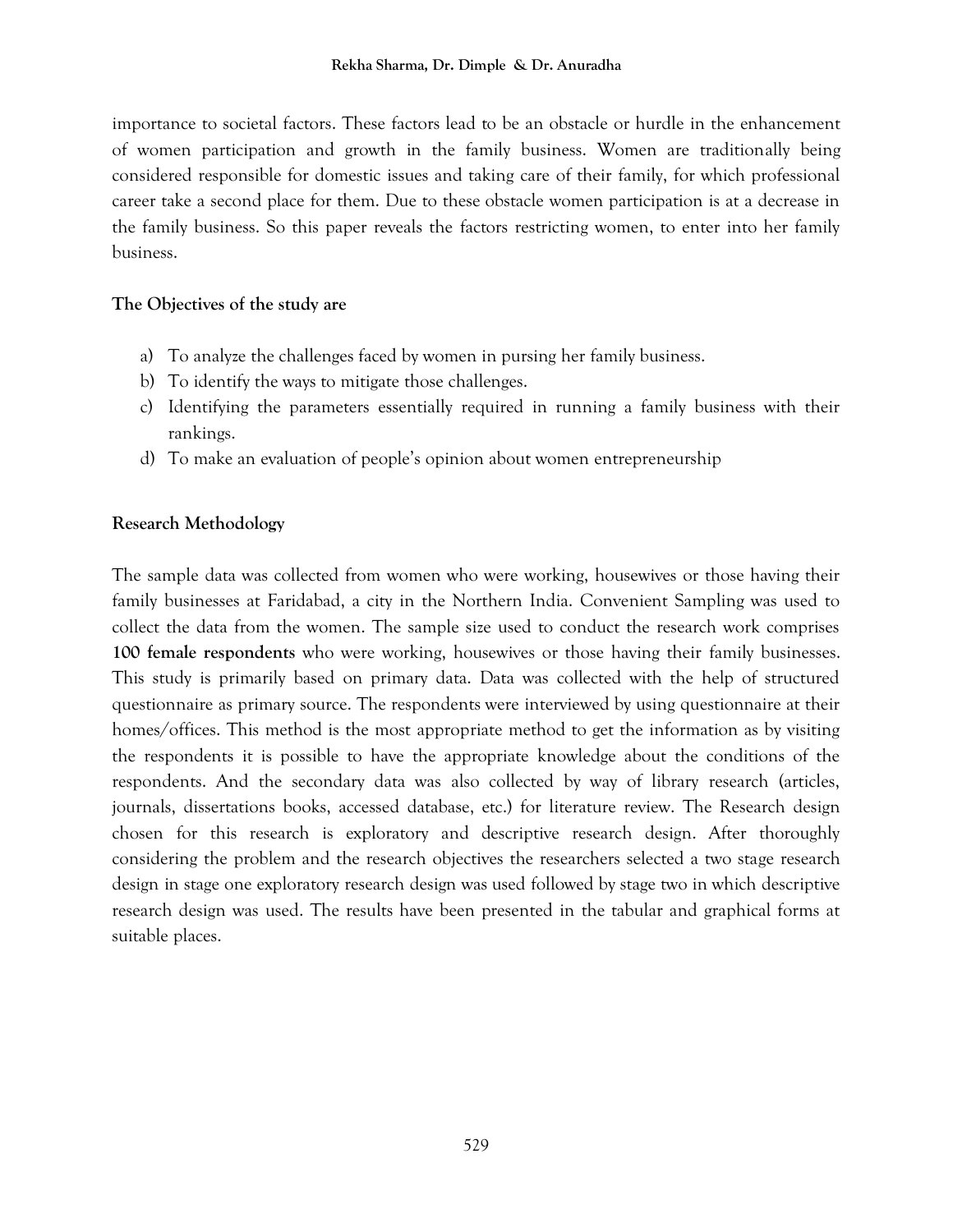# **2. Findings and Discussions**

### **Problems and Prospects of Women Entrepreneur into their Family Business**

In India, women mentality is set since their childhood that family business is for the male. Therefore, women prepare themselves accordingly. Table 1 reveal that 40% of women are into service like teaching, banking or into corporate whereas 25% women are running business out of which only 4% women running their family business. Out of 100% respondent 30% women are housewives and rest 5% women are indulge into other activities like running NGO's, politics etc.

**Table 1:** Opinion of women regarding their Working

|        | 25%            | 30%           | $5\%$                                                                         |
|--------|----------------|---------------|-------------------------------------------------------------------------------|
| $\sim$ | Response   40% | $\sim$ $\sim$ | No of women playing role<br>Opinion   Service   business   Housewife   Others |

**Source:** Questionnaire Participants' Analysis.

The elimination of obstacles for women entrepreneurship requires a major change in traditional attitudes and mindsets of people in society rather than being limited to only creation of opportunities for women. Hence, it is imperative to design programs that will address to attitudinal changes, training, supportive services. It is necessary to change the mindset of the people by articulate the importance of women role in managing the family business.

Table 2: Opinion regarding that women be allowed to join the family business

|          | No of women playing role |     |           |
|----------|--------------------------|-----|-----------|
| Opinion  | Yes                      | Nο  | can't say |
| Response | 40%                      | 25% | 30%       |

 **Source:** Questionnaire Participants' Analysis.

**Table 2:** reveals that 40% women wants to join family business if given a chance and trust shown by the family members, whereas 25% women are not in favor to join and run family business. They are in favor of establishing their own business, as they wanted to create their own identity. However 30% women are neutral regarding their role.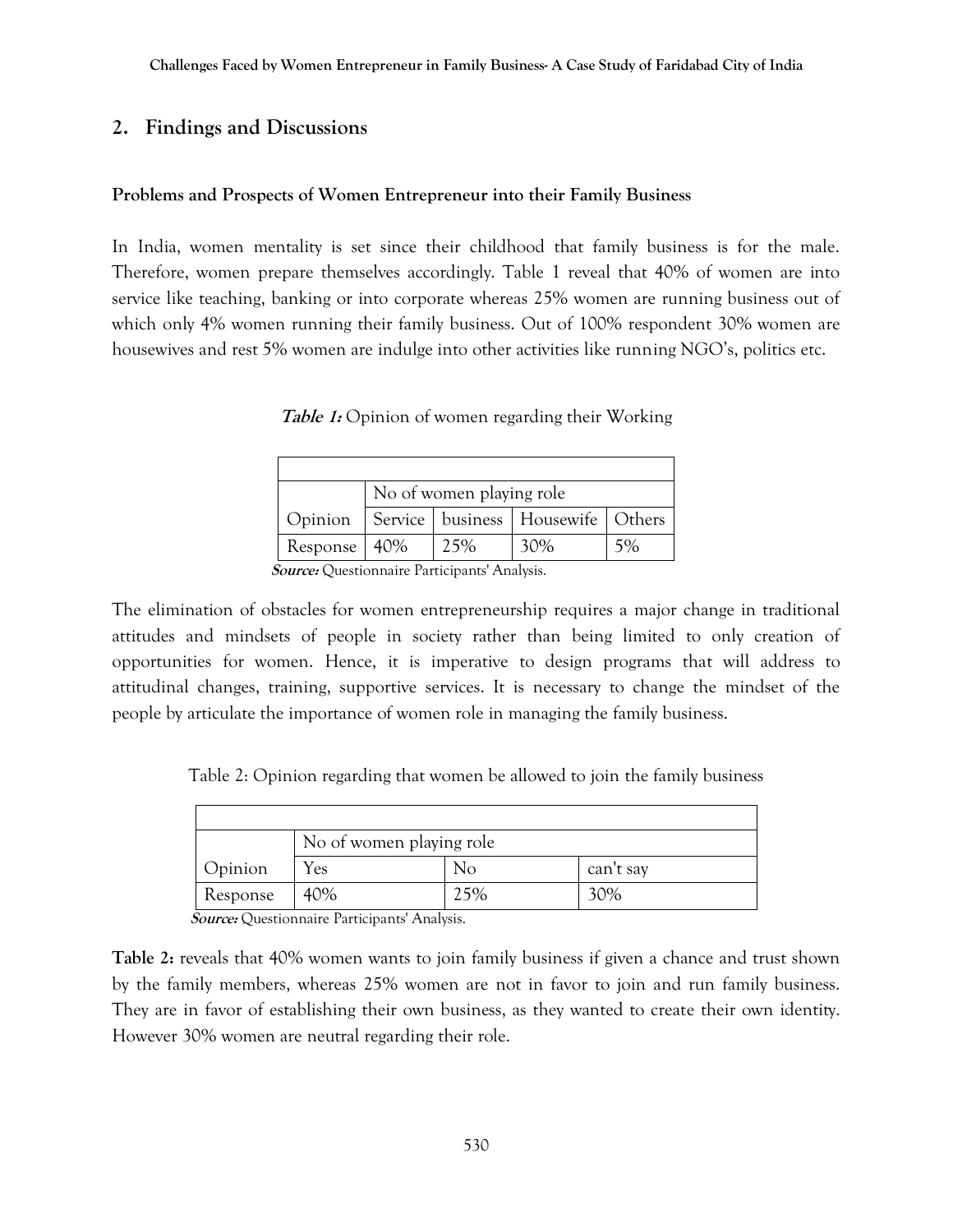#### **Rekha Sharma, Dr. Dimple & Dr. Anuradha**

|          | No of women playing role |    |           |
|----------|--------------------------|----|-----------|
| Opinion  | Yes                      | No | can't say |
| Response | 70%                      |    | 3%        |

Table 3: Opinion regarding those males are still not comfortable to have a women as their boss

 **Source:** Questionnaire Participants' Analysis.

**Table 3**: reveal that 70% agreed, 27% disagree & 3% women are neutral out of total women response. The male members of the family dominate in any decision-making in the family, particularly in Indian society. The male members of the family suppress the role of the female members, either for sentimental reasons or for lack of interest. Further, women in Indian society playing multiple roles in the family. Hence, she has to work hard to satisfy all the members in accordance with her different roles.

Table 4: Opinion regarding be the challenges/shortcomings faced by a woman in joining her family business

|                | No of women playing role |            |                                              |           |
|----------------|--------------------------|------------|----------------------------------------------|-----------|
|                | Conflict                 |            | Lack of self   Balance between family   More |           |
| Opinion        | with Men                 | confidence | and work                                     | Emotional |
| Response   30% |                          | 60%        | 7%                                           | 3%        |

 **Source:** Questionnaire Participants' Analysis.

Risk and returns are the two faces of the same coin, and both are closely related to each other in any enterprise. Therefore, entrepreneurs must have self –confidence to manage the risk and uncertainty involved in the investment. However, many women entrepreneurs lack self-confidence. The opinions of women regarding the challenges faced by them while joining the family business.

Table 5: Opinion regarding the biggest strength for a woman in heading her family business

|          | No of women playing role |        |         |         |
|----------|--------------------------|--------|---------|---------|
|          |                          | Better |         |         |
| Opinion  | Interactive              | mentor | Planner | Manager |
| Response | 23%                      |        | 19%     | 11%     |

 **Source:** Questionnaire Participants' Analysis.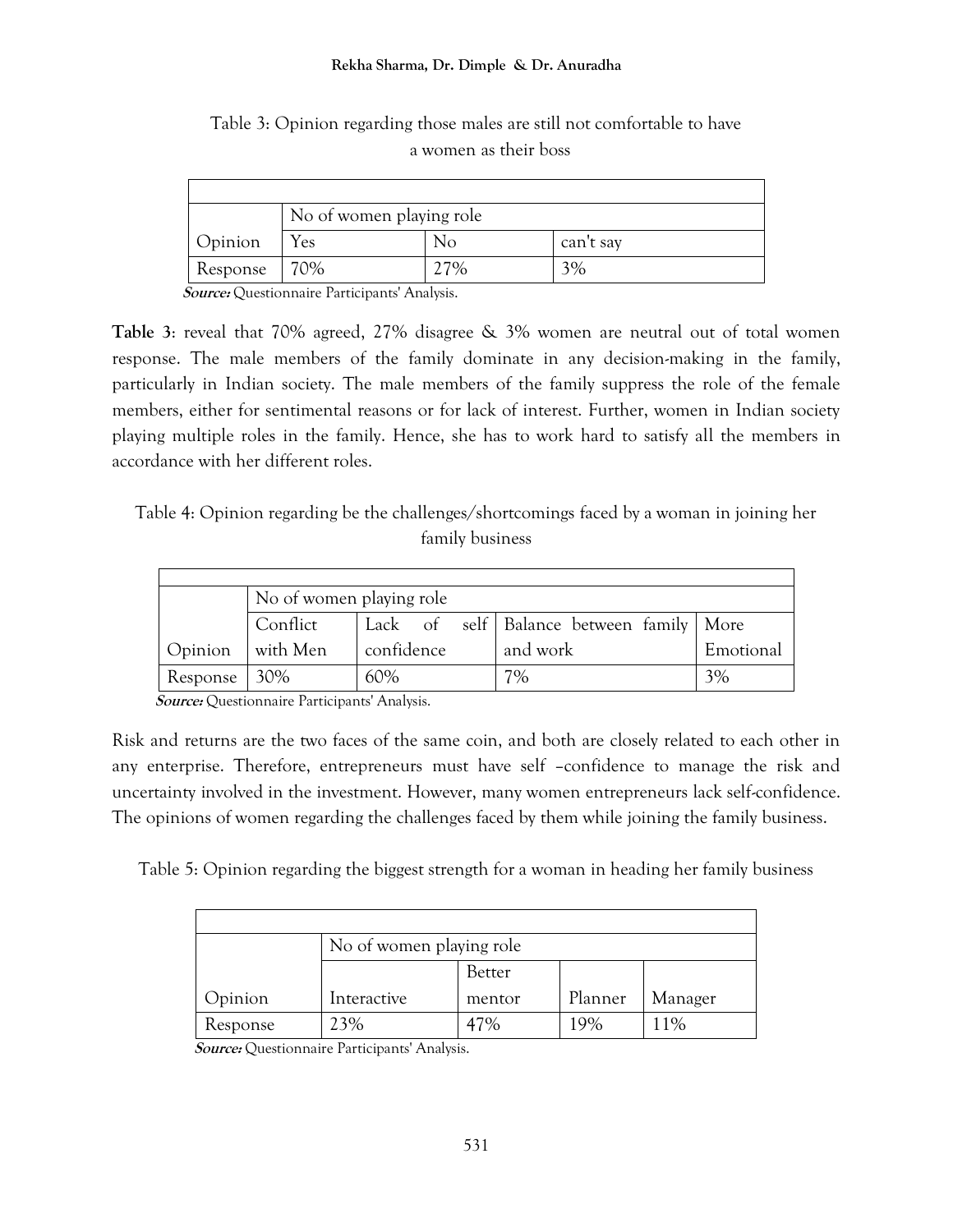It is clear from table 4 that 60% of women face the challenge of lack of Interest, 30% women get into the situation of conflict with men, 7% women face difficulty in maintaining balance between family and work, whereas 3% women face the challenge to be being treated as more emotional. **Table 5** : reveals about the biggest strength possessed by women to run the family business is better mentor supported by 47% , followed by interactive behavior response given by 23% women,19% women feel that women are better planner than men whereas 11% women that they can manage the business activities in much better way than men.

|                           | No of women playing role |        |         |     |
|---------------------------|--------------------------|--------|---------|-----|
| Parameter                 | High                     | Medium | Average | Low |
| Education                 | 15%                      | 45%    | 30%     | 10% |
| <b>Financial Position</b> | 65%                      | 10%    | 5%      | 20% |
| Communication skills      | 50%                      | 40%    | 5%      | 5%  |
| <b>Negotiation Skills</b> | 43%                      | 27%    | 12%     | 18% |
| Age                       | 10%                      | 40%    | 50%     | 2%  |
| Personality               | 69%                      | 13%    | 13%     | 5%  |

Table 6: Opinion regarding the rate a woman in terms of the following parameters essential to run a family business?

 **Source:** Questionnaire Participants' Analysis.

Management comes naturally to women. Be it home or the work place, she puts her 100% and enjoys whatever she does, and she also encourages and motives her family members, colleagues, friends, etc. Wherever she goes, she spreads her knowledge, virtues, love and affection. Today, she is no more confined to the four walls of her house, but playing an important role in entrepreneurship and business. In spite of having full of caliber and talent, still women face various challenges in order to run their family business.

In above Table, various parameters are shared with respondent and on the basis of ranking they have rated the various challenges faced by them. Out of 100% respondent , various responses are ranked by the women. Family members, if properly groomed, can be a source of great advantage in their understanding and also commitment to the business with equal educational opportunities for both daughters and sons, there is definitely a thought about utilising the core strengths that daughter's bring. Family size is shrinking. Joint families are becoming nuclear, resulting in a fall in the number of male heirs. "In many families it's a father and daughter like situation. And daughters are the heir apparent "The landscape is changing but I don't think it is changing fast enough."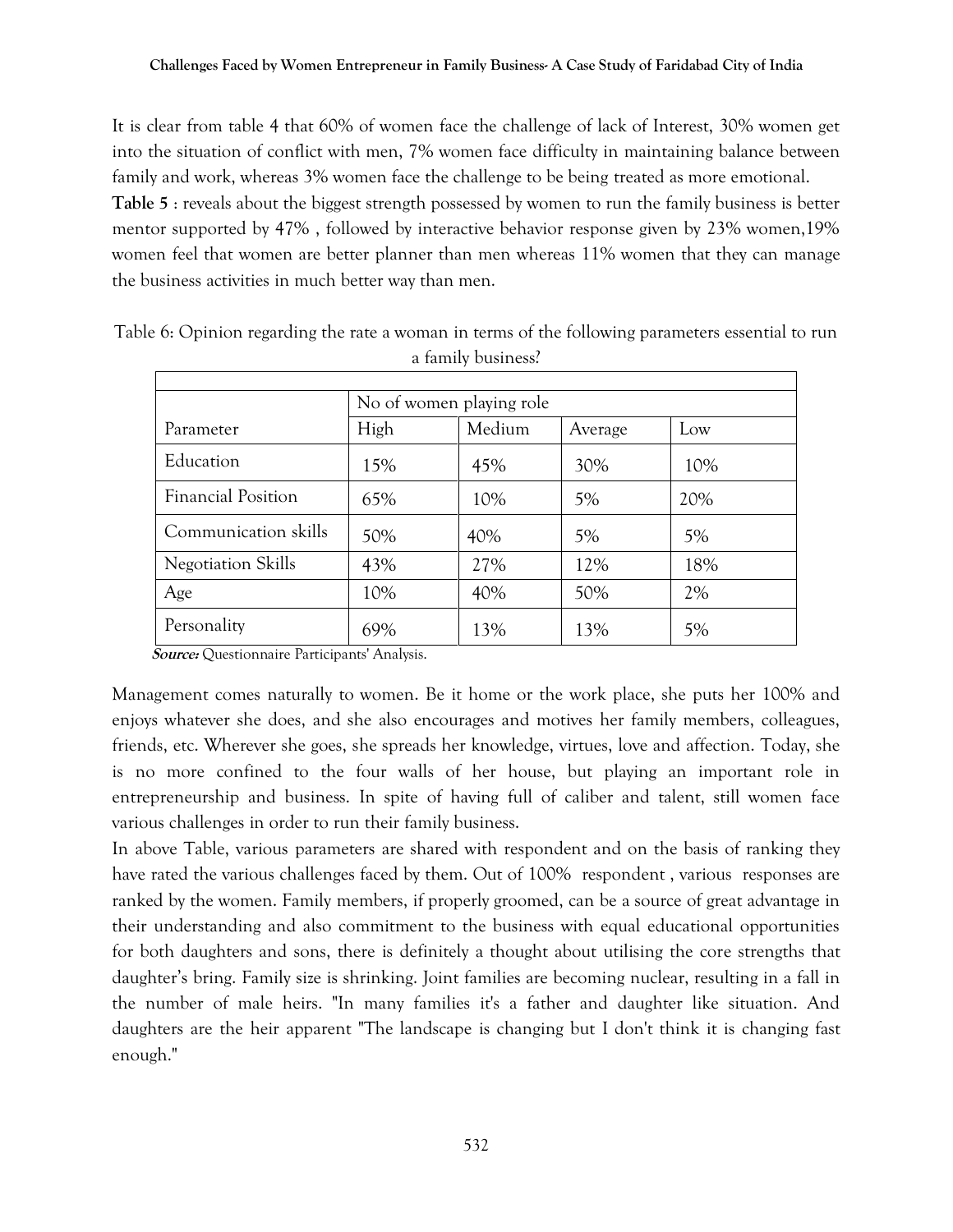### **Measures to remove the obstacles**

The elimination of obstacles for women entrepreneurship requires a major change in traditional attitudes and mindsets of people in society rather than being limited to only creation of opportunities for women. Hence, it is imperative to design programmes that will address to attitudinal changes, training, supportive services. The basic requirement in development of women entrepreneurship is to make aware the women regarding her existence, her unique identity and her contribution towards the economic growth and development of country.

The basic instinct of entrepreneurship should be tried to be reaped into the minds of the women from their childhood. This could be achieved by carefully designing the curriculum that will impart the basic knowledge along with its practical implication regarding management (financial, legal etc.) of an enterprise.

Adopting a structured skill training package can pave the way for development of women entrepreneurship. Such programmes can train, motivate and assist the upcoming women entrepreneurship in achieving their ultimate goals. Various schemes like the World Bank sponsored programmes can be undertaken for such purposes. The course design should focus on imparting input on profitability, marketability and practical management lessons. Besides, there should be consideration in helping the women entrepreneurs in balancing their family life and work life. As a special concern, computer illiterate women can be trained on Information Technology to take the advantage of new technology and automation.

The established and successful women entrepreneurs can act as advisors for the upcoming women entrepreneurs. The initiatives taken from these well established entrepreneurs for having interaction with such upcoming women entrepreneurs can be proved to be beneficial in terms of boosting their morale and confidence. It may result in more active involvement of women entrepreneurs in their enterprises.

Infrastructure set up plays a vital role for any enterprise. Government can set some priorities for women entrepreneurs for allocation of industrial plots, sheds and other amenities. However, precautionary measures should be undertaken to avoid the misuse of such facility by the men in the name of the women.

Even in today's era of modernization the women entrepreneurs depend on males of their family for marketing activities. This is simply because they lack the skill and confidence for undertaking such activities. Women development corporations should come forward to help the women entrepreneurs in arranging frequent exhibitions and setting up marketing outlets to provide space for the display of products or advertisement about services made by women.

## **Conclusion**

At last it is concluded that women are inseparable and valuable part of family and same is the case with family business, such that women have full right to be included in family business. The study